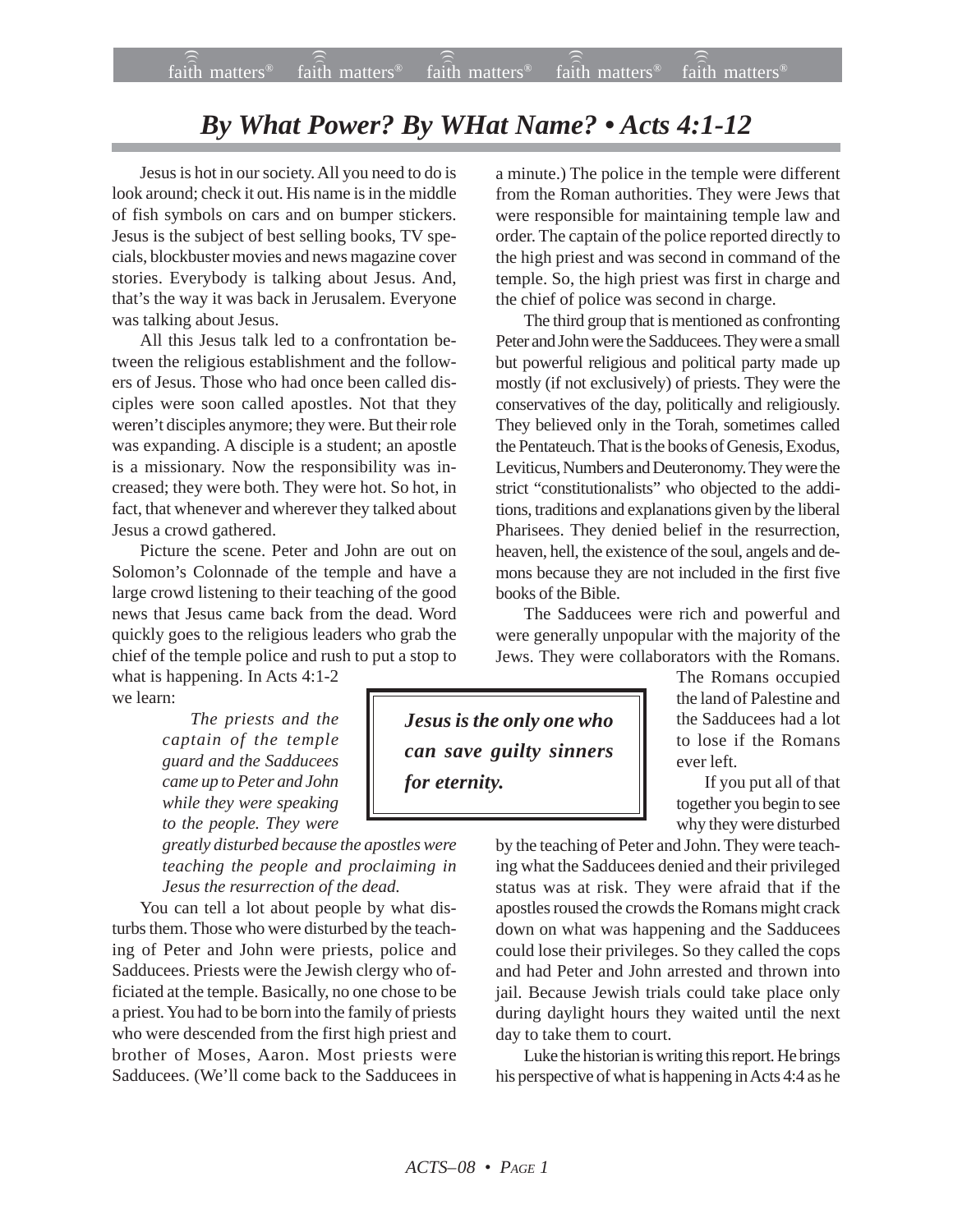makes a powerful and ironic statement: *". . . many who heard the message believed and the number of men grew to about five thousand."* The Sadducees thought they could stop the gospel by throwing two men into jail, but they totally underestimated what God was doing.

It may seem a little strange to us that the number of men is specified but that was the cultural way of counting. "Five thousand men" probably means that the number of believers was 10,000 to 15,000 by the time you add women and children. It is a stunning number when you realize that the total resident population of Jerusalem was somewhere between 35,000 and 70,000 people. That means that as many as one-fourth to one-half of the entire population of the capital city of Jerusalem had decided to follow Jesus of Nazareth; and all of this in a period of less than two months. No wonder they were disturbed. They could arrest the apostles but they couldn't stop the gospel! They could stop the messengers by putting them in prison, but they could never stop Jesus Christ.

Acts 4:5-7 says:

*The next day the rulers, elders and teachers of the law met in Jerusalem. Annas the high priest was there, and so were Caiaphas, John, Alexander and the other men of the high priest's family. They had Peter and John brought before them and began to question them: "By what power or what name did you do this?"*

The next day the Sanhedrin, the Supreme Court of the temple, met. The Sanhedrin was comprised of 71 men, always men, and was presided over by the high priest. Most, but not all, of the Sanhedrin were Sadducees. The Sanhedrin was made up of rulers who were the temple officials, elders who were the respected leaders from prominent families, people who owned land, teachers of the law who were the professional Torah scholars who studied and argued Old Testament law and the high priest who was the religious leader of the Jews in the temple.

The high priest presided over the Sanhedrin, but it gets a little complicated. Back in the Old Testament the first high priest was Aaron. The rule was that all future high priests were to be direct descendants of Aaron. The position of high priest was hereditary with a life-term like that of a king; however, the Romans had conquered the land of Israel and they didn't like that system so they put a stop to it. They decided who would be the high priest and who wouldn't. By the first century the whole system was a mess. It was politics at its worst with corruption, bribery, intrigue and collaboration between the religious leaders and the Roman authorities. In the period of one hundred years, from 37 B.C. to A.D. 67, there were 28 high priests.

But it gets even more complicated. Annas was the high priest from A.D. 6 until he was deposed by the Romans in A.D. 15. However, many Jews still thought of him as the high priest and called him "High Priest" even after he was fired.

Caiaphas succeeded Annas from A.D. 17 to A.D. 36; he was Annas' son-in-law. From A.D. 36 to A. D. 37 Jonathan succeeded Caiaphas; he was Annas' son. Of the 28 high priests from 37 B.C. until A.D. 67 all but six came from four families.

Try to imagine the thoughts running through the minds of Peter and John. They were arrested at night, just like Jesus. They were brought before the Sanhedrin, just like Jesus. Annas and Caiaphas were running the trial, just like Jesus. The members of the Sanhedrin were seated in a semi-circle with Peter and John up front, just like Jesus. What must they have thought? They must have thought they were going to be crucified, just like Jesus.

The trial began. The opening question was asked: "By what power or by what name did you do this?" The meaning here was really not very subtle. The whole idea was that all the power and authority was vested in these 71 prominent men who were backed by the Roman Empire. The men of the Sanhedrin were everything. Peter and John were nothing. Just who did they think they were and what possible right did they have to teach anything other than the politically and religiously correct party line?

Now Peter had been known to crumble under pressure. He had already denied Jesus under far easier circumstances. He was no match for the educated, experienced and articulate elite of the Sanhedrin. He was a fisherman. He was nobody. He was in way over his head. But something supernatural happened. As Peter stood there before this intimidating group, he was filled with the Holy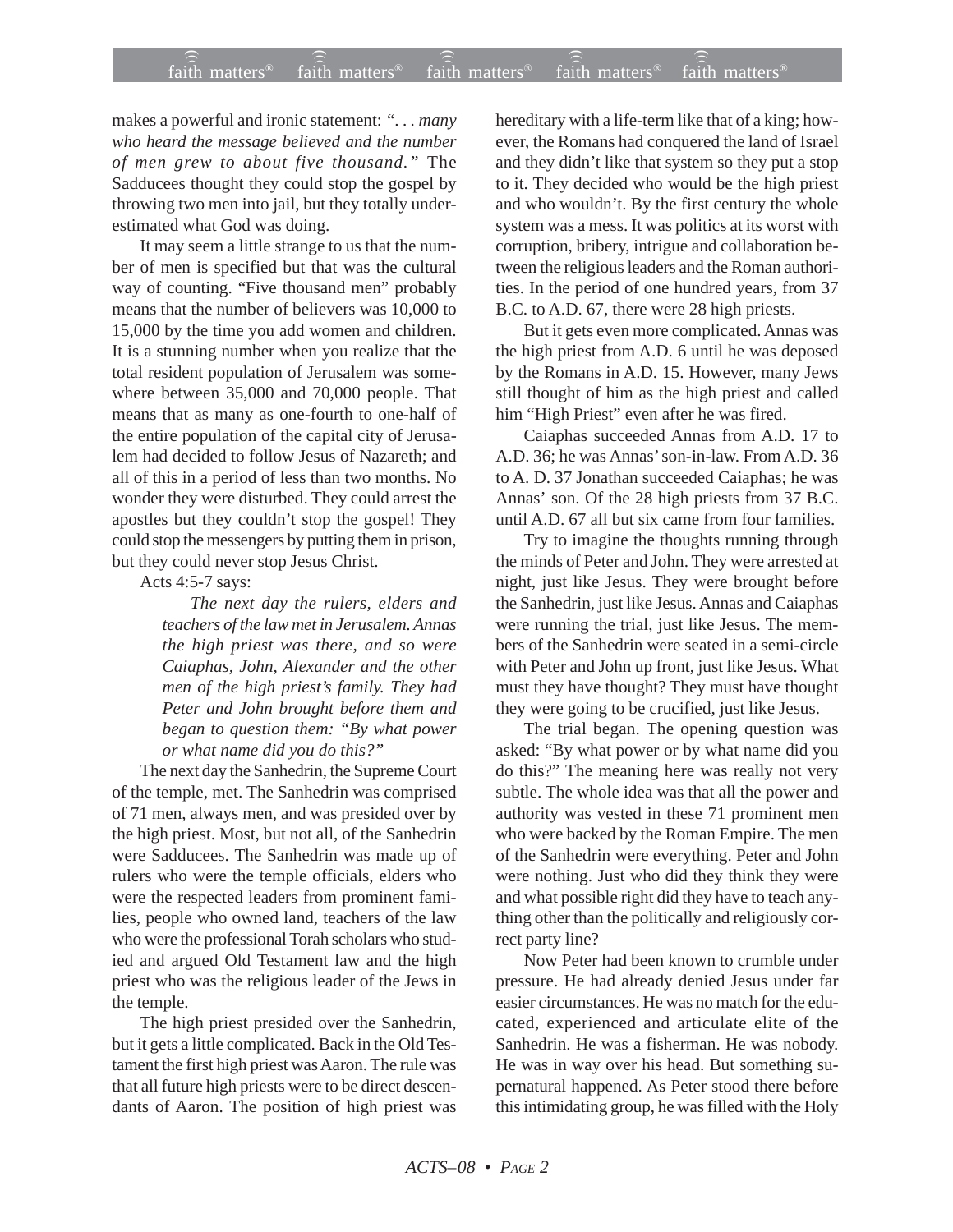Spirit. Jesus had predicted exactly what would happen. Let's look at Luke 21:12-15:

*"They will deliver you to synagogues and prisons, and you will be brought before kings and governors, and all on account of my name. This will result in your being witnesses to them. But make up your mind not to worry beforehand how you will defend yourselves. For I will give you words and wisdom that none of your adversaries will be able to resist or contradict."*

No doubt echoing in Peter's mind were Jesus' words: "*I will give you words and wisdom that none of your adversaries will be able to resist or contradict.*" So, contrary to everyone's expectations, probably including Peter's own expectations, he stood there and was brave and courageous and articulate. Even though his life was under threat and even though he could well have expected to be crucified within hours Peter drew attention away from himself and pointed his listeners to Jesus. In Acts 4:8-11 we read what Peter said:

> *"Rulers and elders of the people! If we are being called to account today for an act of kindness shown to a cripple and are asked how he was healed, then know this, you and all the people of Israel: It is by the name of Jesus Christ of Nazareth, whom you*

*crucified but whom God raised from the dead, that this man stands before you healed. He is*

*" 'the stone you builders rejected, which has become the capstone.' "*

The Spirit-filled words of Peter were brilliant. He started with respect ("Rulers and elders of the people!").

There are some people who, when they disagree, become disrespectful, but not Peter. He addressed them as rulers and elders of the people. He explained his motive as an "act of kindness" (the members of the Sanhedrin had simply referred to the healing of the beggar born a paraplegic as "*this*", but Peter explained that his motivation was compassion and kindness to the poor and disabled). Then Peter recast the question. The Sanhedrin had

asked how they had done "*this*", but Peter rephrased the question to "how" this man was healed.

Peter does something really interesting here that does not show up well in our English translation—and Luke is very careful in the way he records it. Our English translation says that the man was healed, but actually the original text says the man was saved—saying that the man was saved from his disability. Peter was setting up the terminology for something he would say later. Peter was saying, "So, you want to know how this man was saved?" And then he answers the question: "*It is by the name of Jesus Christ of Nazareth."* There could be no doubt where the authority came from. This man was healed and saved by Jesus Christ!

Then Peter, showing his courage and audacity—declares the guilt of the Sanhedrin. He says, *". . . whom you crucified. . . ."* Understand, this is the supreme court of the nation. Peter is there as a defendant. He is the accused and he turns the table completely so that he is the accuser and the members of the Sanhedrin are the collective defendants. They knew exactly what he meant because not that much time had passed since Jesus had stood in that exact same spot and they had made accusations and had crucified him. Peter told them they had crucified the Messiah who had and still has the power

> to perform divine miracles.

> Peter goes on to add, "*God raised (Jesus) from the dead."* He proclaimed the resurrection. The power of God that reversed what the Sanhedrin had done and raised Jesus from the dead also raised

*There is no other name that can do what Jesus can do. He is the key to the lock of life. Jesus is uniquely qualified to meet our human needs.*

this paraplegic from his disability.

Peter then quoted from Psalm 118:22 about the stone that was rejected by the builders that became the cornerstone of the whole building. He was obviously saying that the Sanhedrin had rejected Jesus and Jesus was the basis of everything spectacular that God was doing.

Finally, Peter concludes his defense with one of the Bible's most stunning statements. Follow-